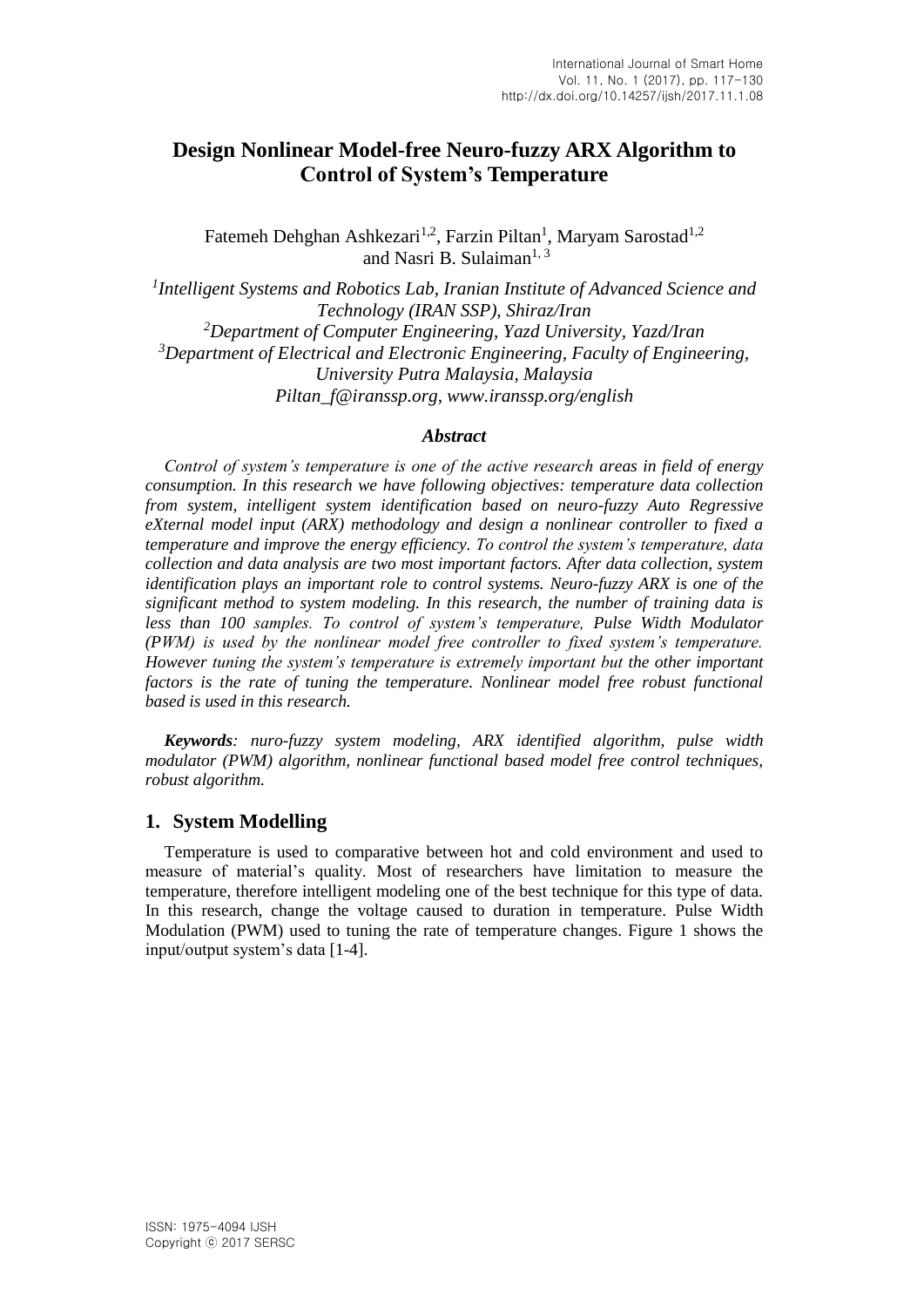

**Figure 1. Data Collection (Voltage/Temperature)**

Regarding to Figure 1, to tuning the temperature between three to six degrees of siliceous the voltage must change based on PWM. The rate of temperature changes shows in the Figure 2. Regarding to Figures 1 and 2, temperature and rate of temperature have fluctuations. According to Figure 1, we have 1000 samples but we use 100 samples for data training by neuro fuzzy technique.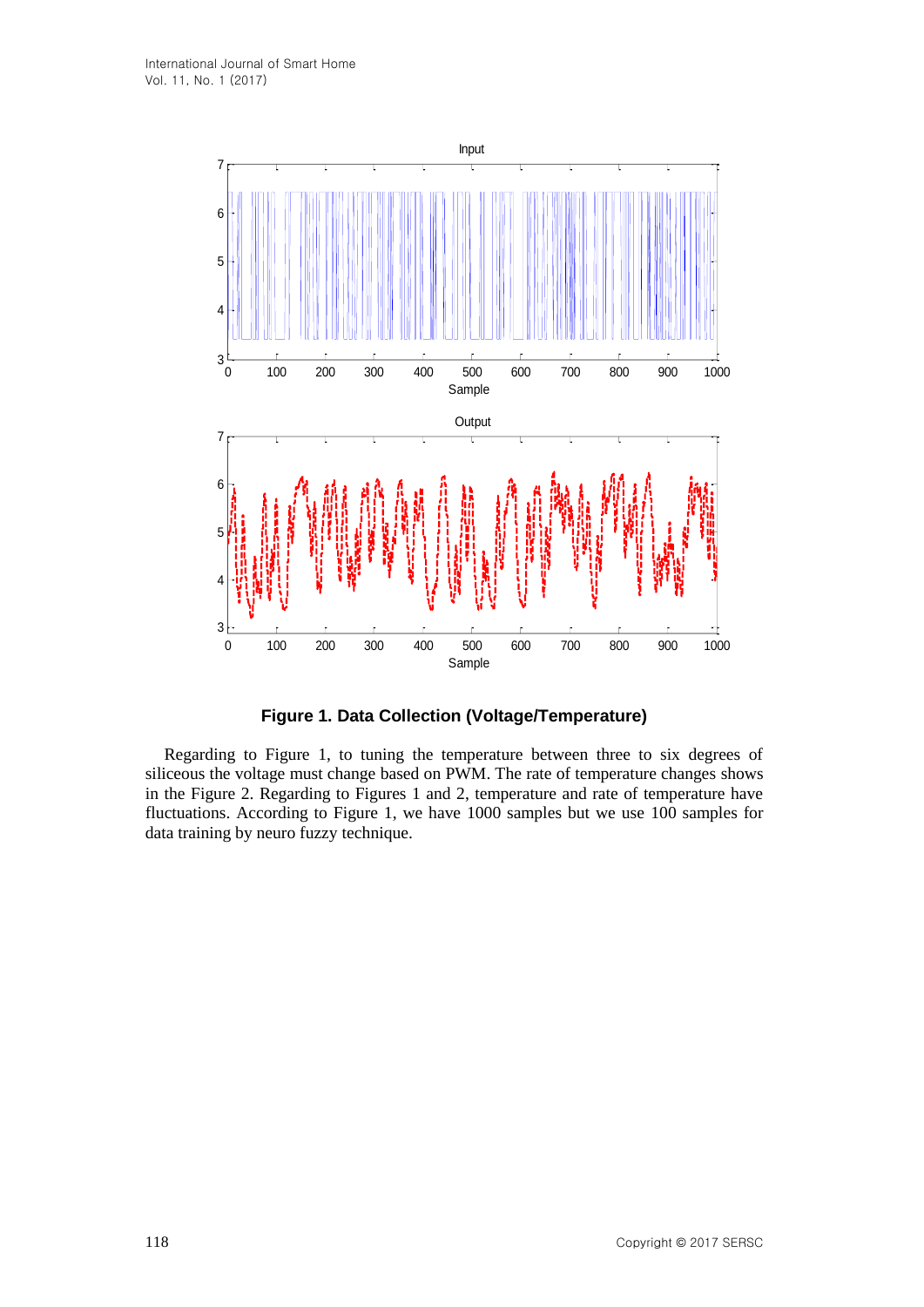

**Figure 2. Rate of Temperature Changes**

Based on neuro-fuzzy algorithm this design has one input/one output. In this research we defined 7 bell shape rule base. Figure 3 shows the input/output rule-base.



**Figure 3. Input/Output Rule Base**

Based on Figure 3, the rate of input duration is [3.41-6.41] and the rate of output duration is [7.607-16.96]. The input/output surface viewer shows in Figure 4.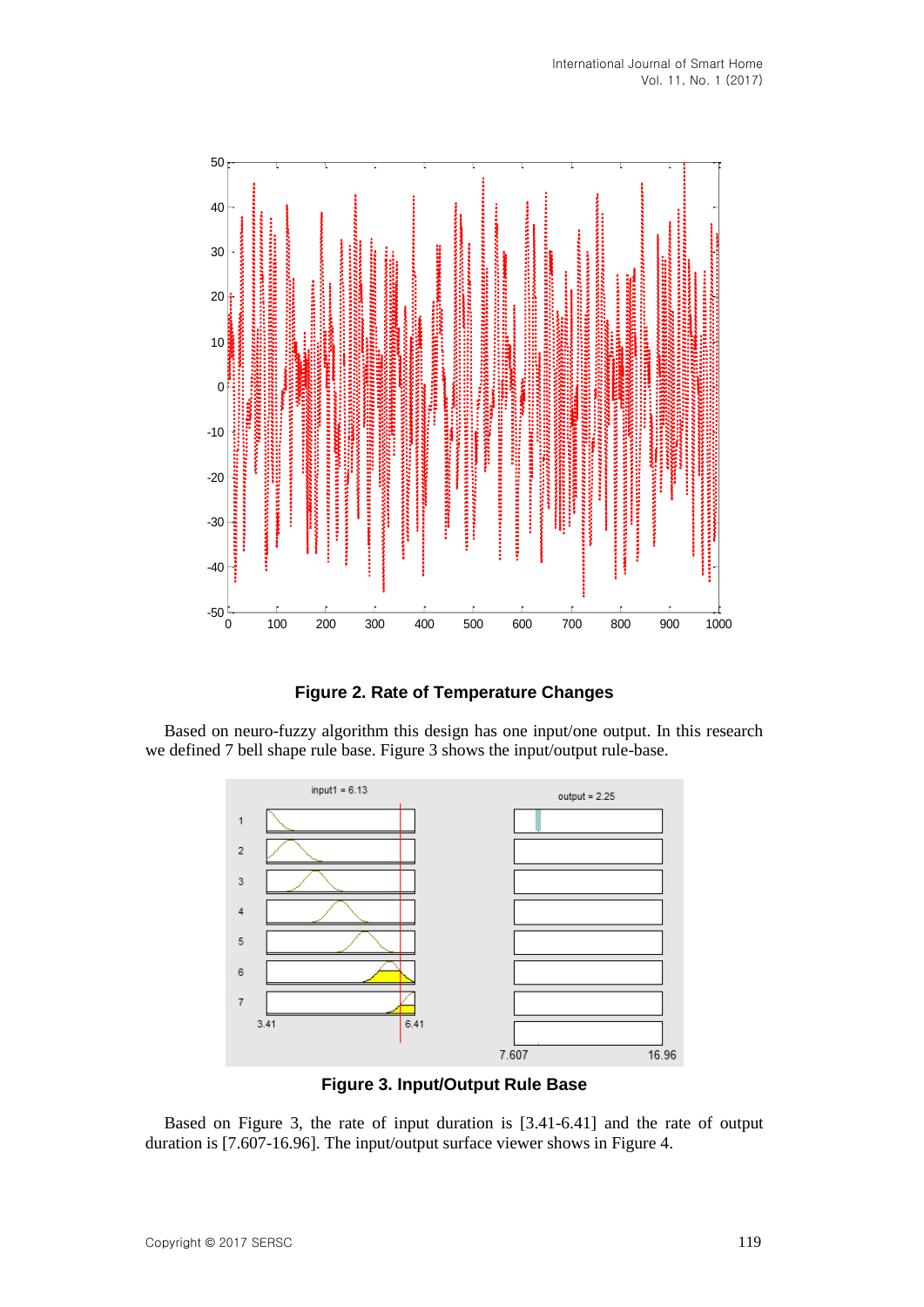

**Figure 4. Surface Viewer**

According to this design, the training data and error shows in Figure 5.



**Figure 5. Input/Output ANFIS and Training Error**

According to Figure 5, the rate of data training is great in this design. The average of testing error in this design is 0.00036065. The ANFIS testing data shows in Figure 6. Regarding to this Figure the rate of error is near to the zero.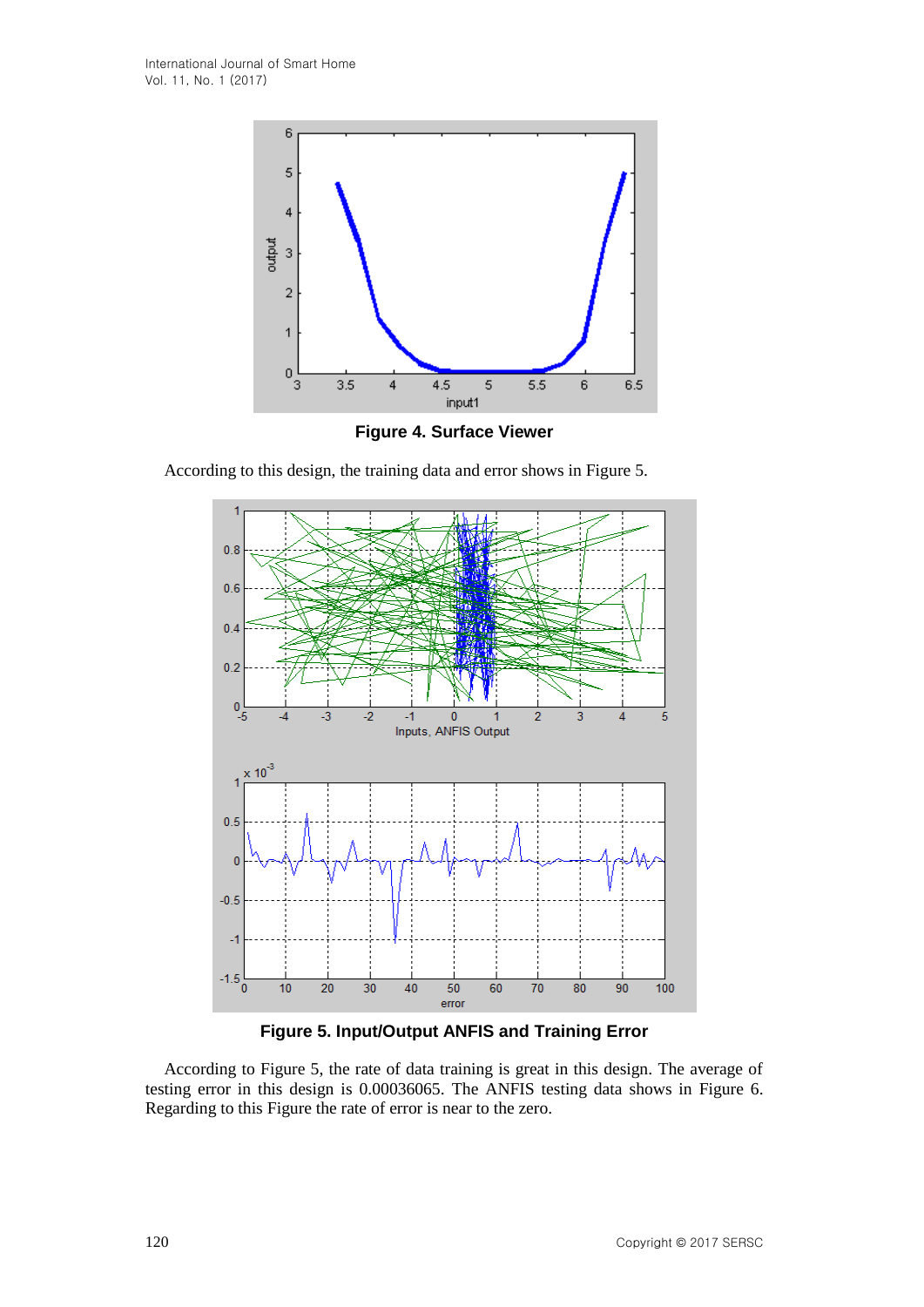

**Figure 6. ANFIS Testing Data**

After modeling system's temperature based on ANFIS, ARX methodology is used for system identification. To modeling the position system based on ARX theory, the general input-output form is:

$$
A(q)y(t) = \frac{B(q)}{F(q)} u(t - nk) + \frac{C(q)}{D(q)} e(t)
$$
 (1)

the five polynomials  $A(q)$ ,  $B(q)$ ,  $C(q)$ ,  $D(q)$  and  $F(q)$  are introduced and the state A is:

$$
A(q) = [1 a_1 a_2 a_3 ... a_n]
$$
 (2)

The most used model structure is the simple linear difference equation:

$$
y(t) + a_1y(t-1) + a_2y(t-2) + \dots + a_{na}y(t-na)
$$
  
= b\_1u(t-1) + b\_2u(t-2) + \dots  
+ b\_{nb}y(t-nk-nb+1) (3)

which relates the current output  $y(t)$  to a finite number of past outputs  $y(t-k)$  and inputs  $u(t-k)$ . To ARX modeling we have [4-5]:

$$
A(q)y(t) = B(q) u(t - nk) + e(t)
$$
\n
$$
(4)
$$

Assuming the signals are related by a linear system, the relationship can be written

$$
y(t) = G(q)U(t) + e(t)
$$
\n(8)

where  $q$  is the shift operator and  $G(q)$ . U(t) is short for:

$$
G(q)U(t) = \sum g(k)U(t - k)
$$
\n(9)

and

$$
G(q) = \sum g(k)q^{-k}, q^{-1}u(t) = u(t-1)
$$
\n(10)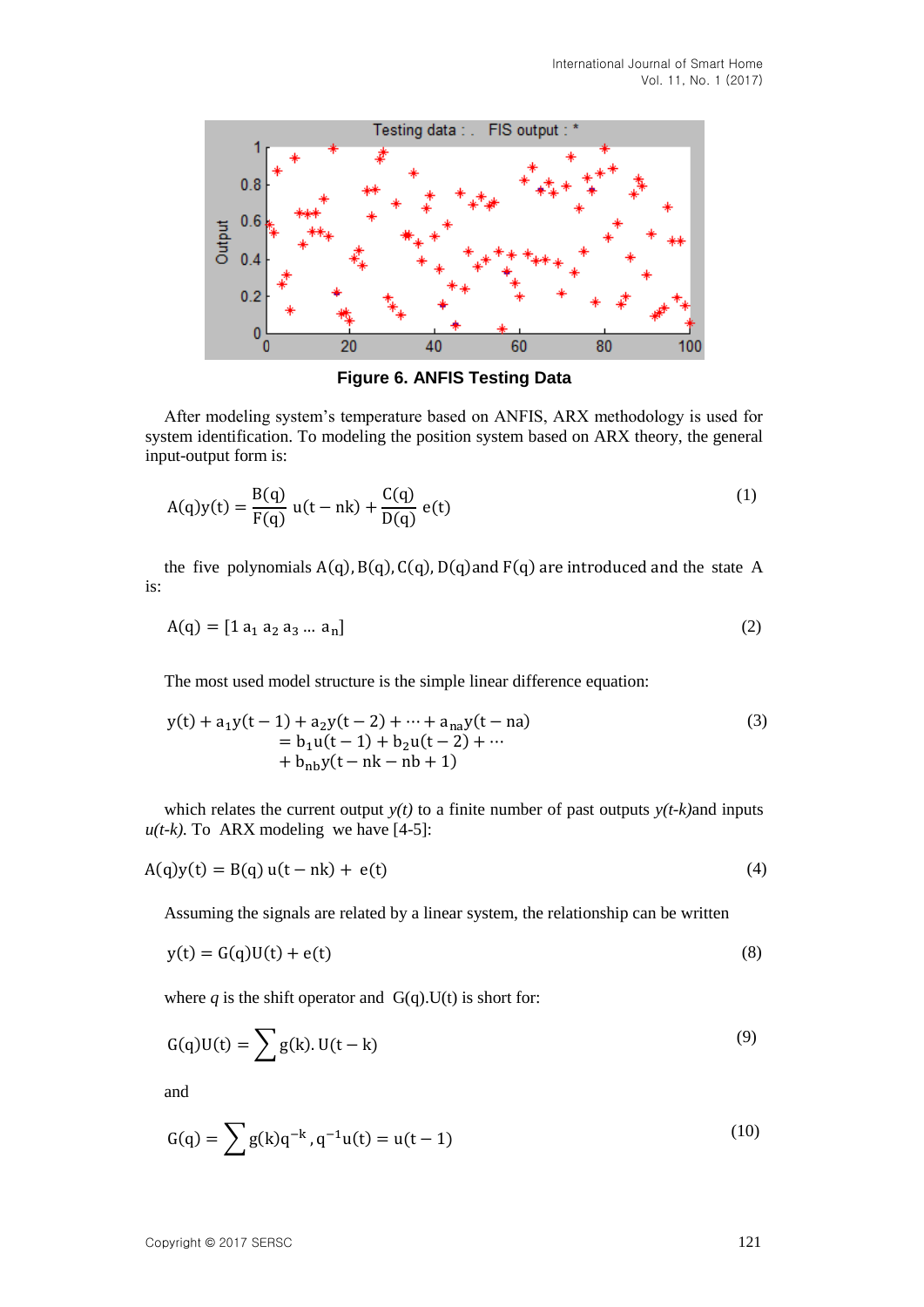There are two problems concerning to system identification modeling 1) highly nonlinear system and 2) the techniques of parameter identification. The parameters of the ARX model structure is:

$$
A(q)y(t) = B(q) u(t) + e(t)
$$
\n(11)

The order in ARX modeling is:  $nn = [na nb nk]$  (12)

Where  $na$  is output order in ARX,  $nb$  is input order in ARX and  $nc$  is delay order.

In this system if  $nn = [2, 2, 3]$  the system identification is as Figure 7.



**Figure 7. Fitting Test Compare between ARX Identification and Output, 87.94% Fitting Test**

Regarding to Figure 7, however system's fitting rate is 87.94% but it has error. Figure 8 shows the error rate of ARX identification.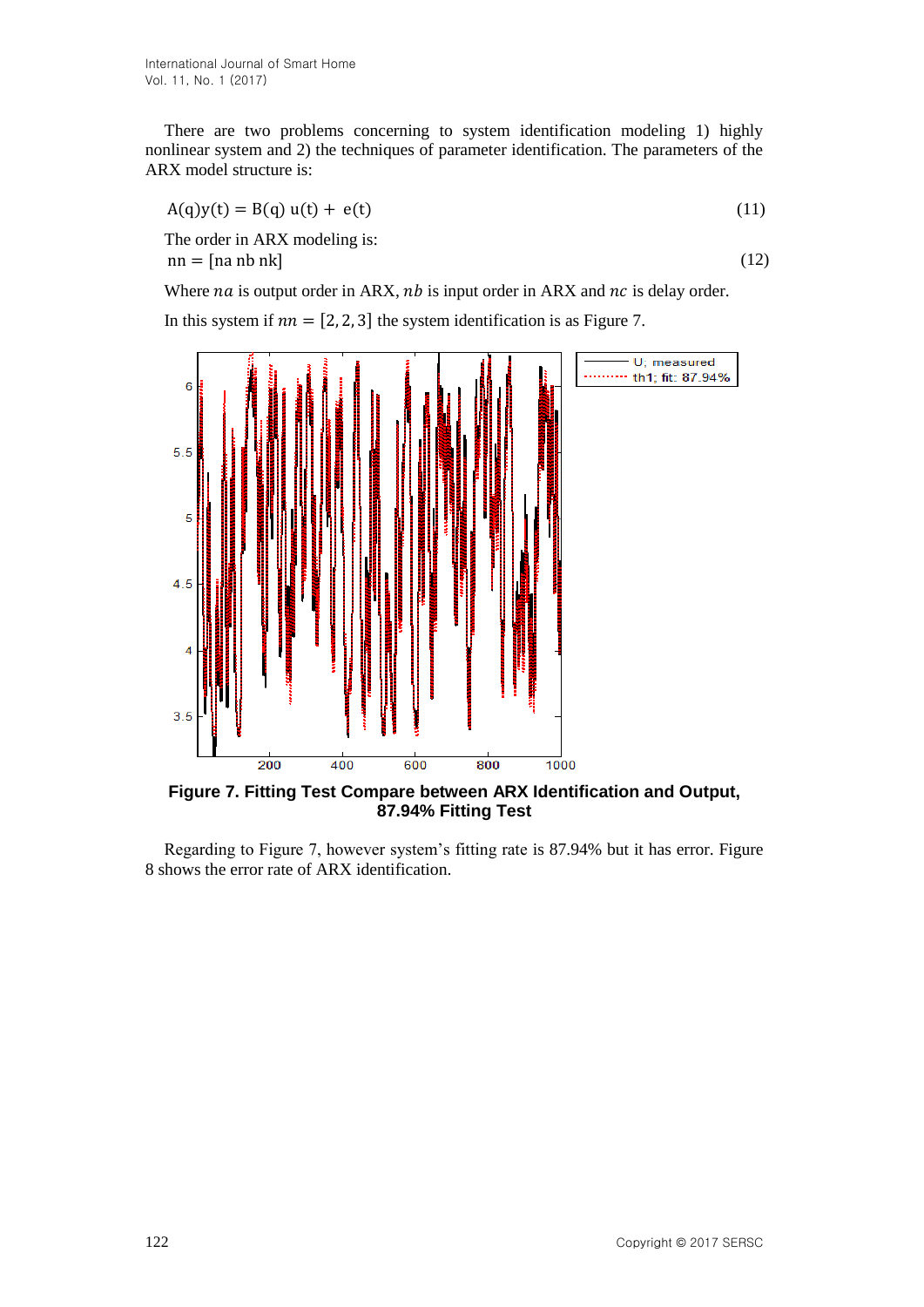

### **Figure 8. Error Compare between ARX Identification and Real System**

Regarding to Figure 7, the Discrete-time IDPOLY model is:

 $A(q)y(t) = B(q)u(t) + e(t)$  $A(q) = 1 - 1.283 \ (\pm 0.01084) \ q^{-1}$  $+$  0.3966 ( $\pm$ 0.00968)  $q^{-2}$  $B(q) = 0.0665 \left( \pm 0.001064 \right) q^{-3} + 0.04468 \left( \pm 0.001645 \right) q^{-4}$ 

Based on the system identification the loss function is 0.00164908 and final predictive error is 0.00166228. The continuous time IDPOLY model is:

$$
A(s)y(t) = B(s)u(t) + C(s)e(t)
$$
  
\n
$$
A(s) = s^2 + 0.9248 s + 0.1768
$$
  
\n
$$
B(s) = 0.003809 s + 0.1729
$$
  
\n
$$
C(s) = s^2 + 2.143 s + 1.555
$$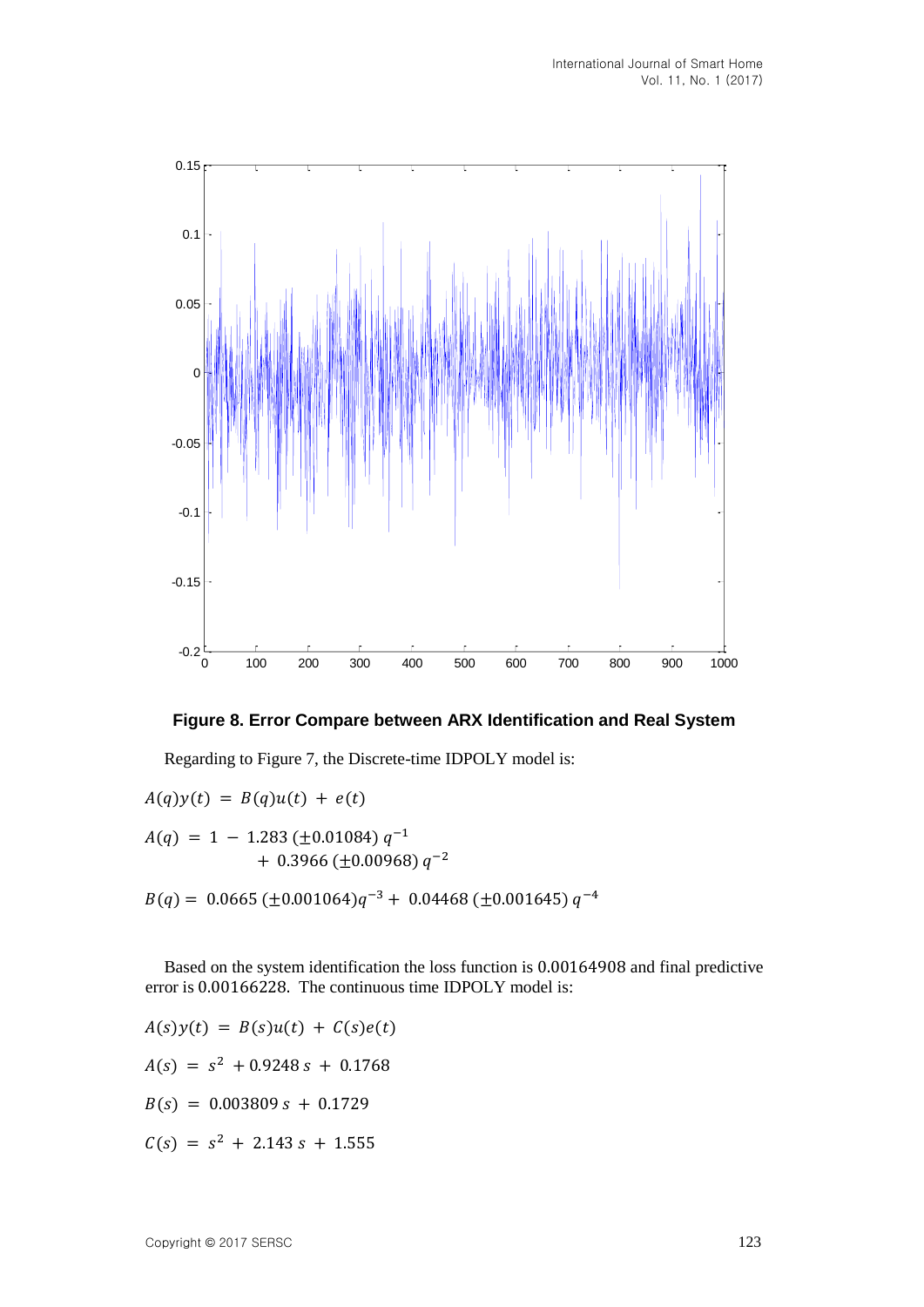The Z-transform of this system is:

$$
H(Z) = \frac{0.0665Z + 0.0447}{Z^4 - 1.2829 Z^3 + 0.3966Z^2}
$$

The S-transform of this system is:

$$
H(S) = \frac{(0.0038 S + 0.1729)}{S^2 + 0.9248 S + 0.1768}
$$

According to above continuous functions the step response of system's temperature shows in Figure 9.



**Figure 9. Step Response with ARX Identification and Real System**

# **2. Design Control Algorithm**

The combination of proportional (P) component, integral (I) component with a derivative (D) controller offered advantages in each case. This type of controller has rapid response to the input deviation, the exact control at the desired input as well as fast response to the disturbances. The PID controller takes the error between the desired input variable and the actual input variable to control the linear and nonlinear system. A proportional-derivative integral control system can easily be implemented. This method does not provide sufficient control for systems with time-varying parameters or highly nonlinear systems. After system identification in this research, our system is second order and highly nonlinear so this controller cannot used alone. The formulation of PID controller is [5-6]:

$$
U_{PID} = K_p \times e + K_i(\frac{1}{T} \int e \cdot dt) + K_v(\frac{de}{dt}) = K_p \times e + K_i \sum e + K_v \dot{e}
$$
 (13)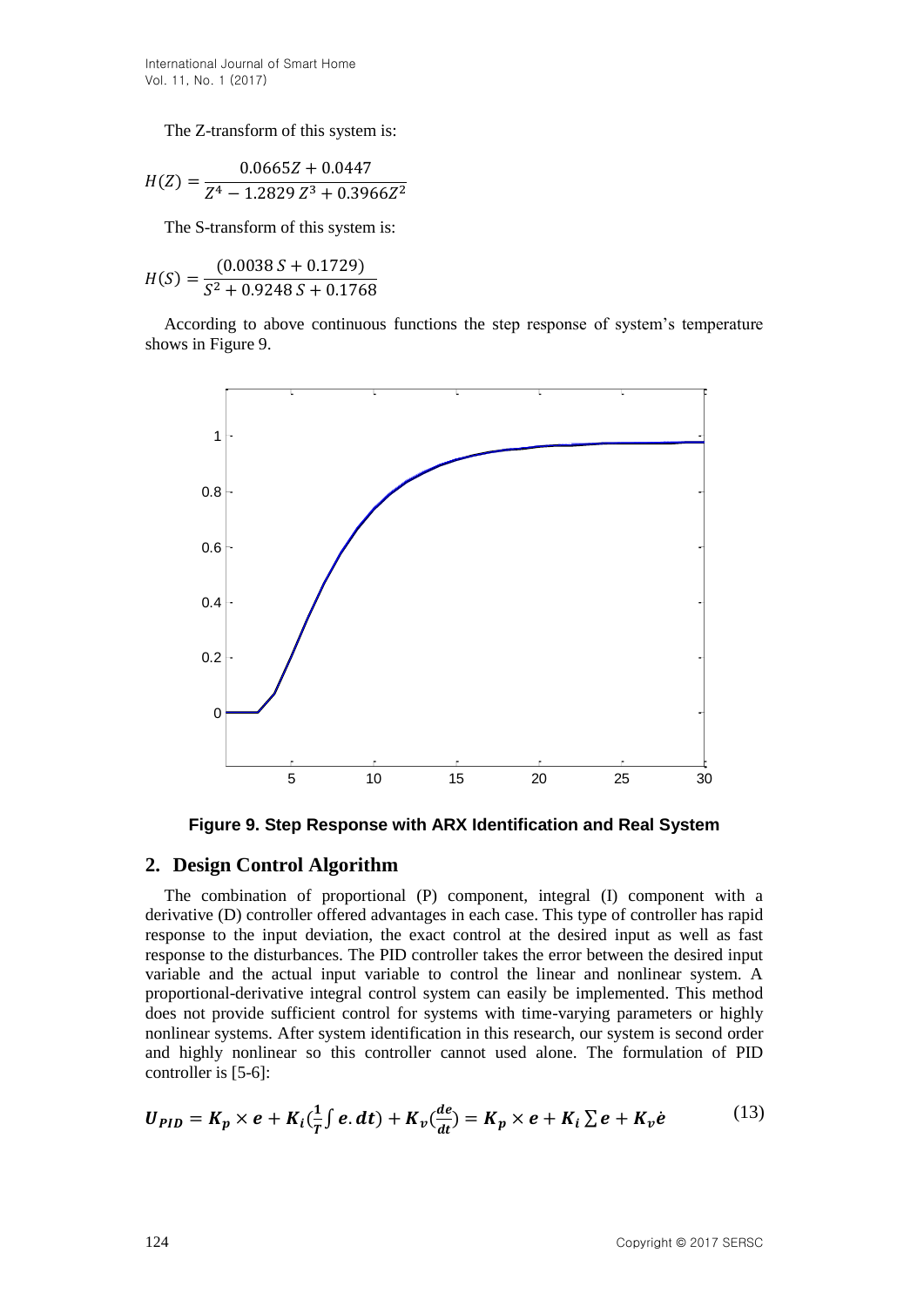To improve the result in PID controller, the nonlinear model-free controller is introduced. In this type of controller integral type is add to PID controller and caused to improve the error rate and reduce some parameters such as overshoot. The formulation of new methodology controller is:

$$
U_{NEW Method} = \left[K_p \times E(s) + \frac{K_i}{S}E(s) + S.Kv.E(s)\right] \times \frac{K_{i2}}{S}.E(s)
$$
 (14)

$$
U_{NEW Method} = [K_p \times \frac{K_{i2}}{S} \cdot E^2(s) + \frac{K_{iK_{i2}}}{S}E(s) + S.Kv.E(s)] \times \frac{K_{i2}}{S} \cdot E(s) \quad (14)
$$

In certain condition, regarding to Figure 10, the rise-time in open loop thermal system is high (11.3 second). In PID controller we can reduce the rise-time from 11.3 second to 0.169 second. It means that, we can solve the rise-time challenge but we have the other challenge in PID controller for thermal system. Overshoot is the main challenge of PID controller, in this research we have 12% overshoot. To reduce the rise-time as well overshoot, the nonlinear model-free  $PI<sup>2</sup>D$  controller is selected in this research. Regarding to Figure 10, this method reduce rise-time from 11.3 second to about 0.2 seconds and reduce the overshoot from 12% to 1.2%.



# **Figure 10. Trajectory following: rise-time, overshoot test in open-loop thermal system, PID controller and nonlinear model-free controller**

Figure 11, shows the error performance comparison between PID controller and  $PI^2D$ controller. Regarding to the following graph, the error in PID controller is about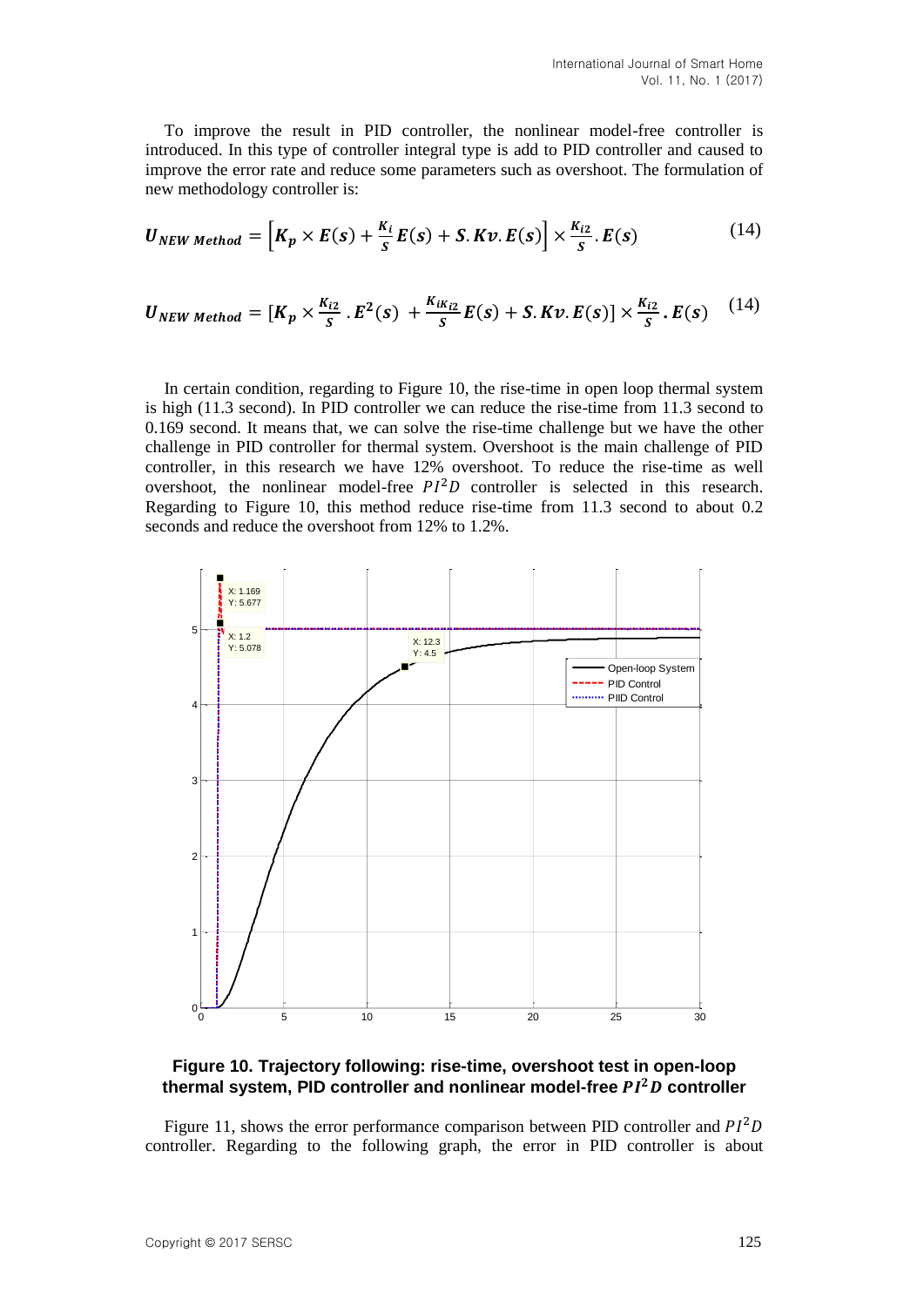0.0015and in  $PI<sup>2</sup>D$  controller is about 0.0019. PID error performance has undershoot compare with  $PI<sup>2</sup>D$  controller.



### **Figure 11. Error Performance: PID Controller and Nonlinear Model-free Controller**

# **3. Conclusion**

The main objectives in this research are: ARX neuro-fuzzy system modeling identify and nonlinear model-free control. For thermal systems, modeling and system identification are important challenges. To solve this challenge, neuro-fuzzy data training is selected to predict the system's transfer function with minimum input data. After applied this method, the average rate of error system modeling is 0.00036065. After modeling thermal system based on neuro-fuzzy technique, ARX system identification is used to find the Laplas transfer function. After neuro-fuzzy ARX system identification the real system prediction rate is about 87.94% and final predictive error is 0.00166228. Two types controller methodology are used to reduce the thermal system rise-time, PID controller and  $PI<sup>2</sup>D$  controller. The nonlinear  $PI<sup>2</sup>D$  controller reduces the rise-time from 11.3 second to about 0.2 seconds and reduces the overshoot from 12% to 1.2%. Regarding to this research, industrial thermal system is neuro-fuzzy modeling, ARX identifying, and nonlinear model free  $PI^2$ Dcontrol. Based on this method we can system modeling with less than 100 samples.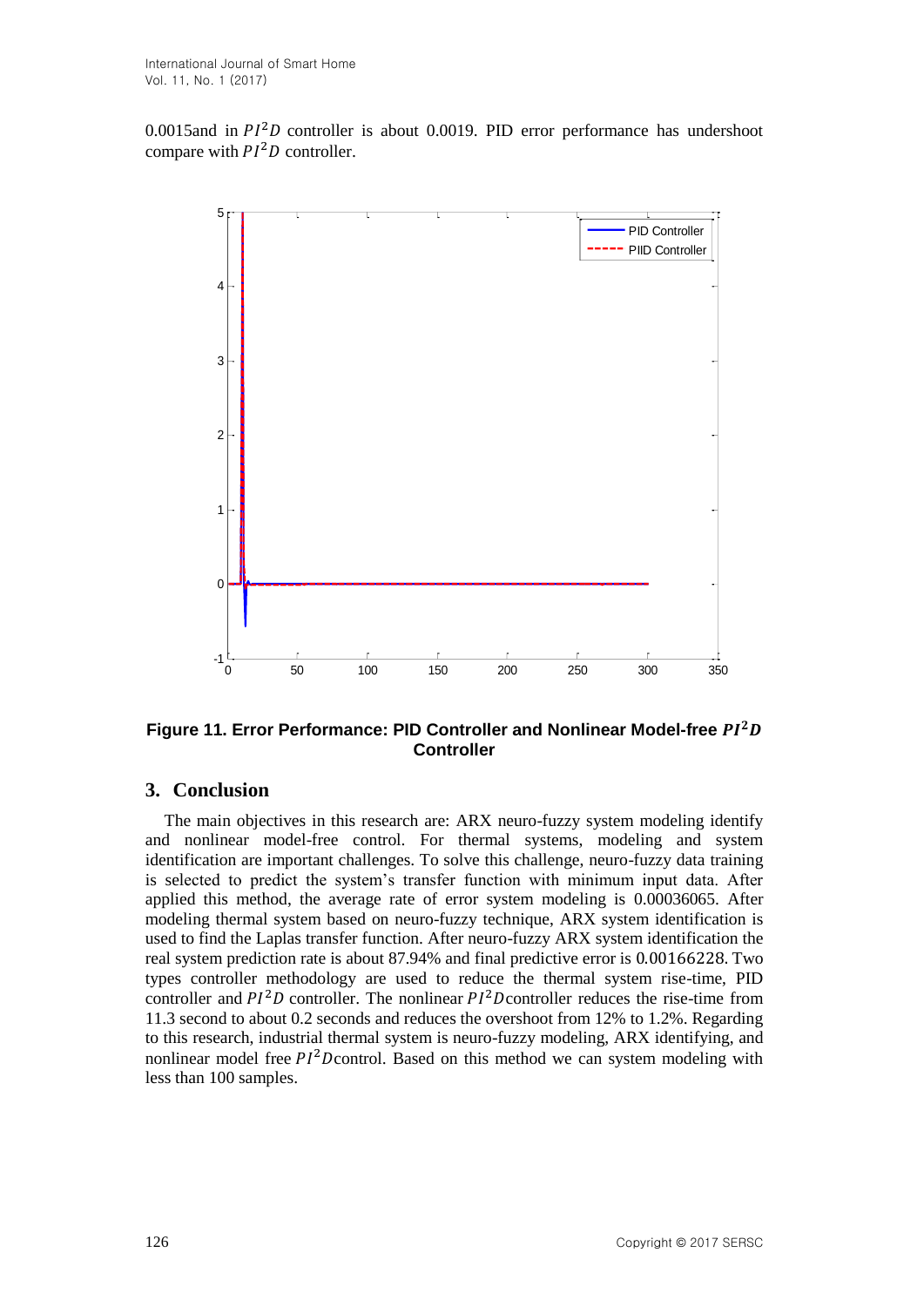### **Acknowledgment**

This work was supported by the Iranian Institute of Advance Science and Technology Program of Iran under grant no. **2016-Persian Gulf-3.**

#### **Project Title: System Identification and Control**

Iranian center of Advance Science and Technology (IRAN SSP) is one of the independent research centers specializing in research and training across of Control and Automation, Electrical and Electronic Engineering, and Mechatronics & Robotics in Iran. At IRAN SSP research center, we are united and energized by one mission to discover and develop innovative engineering methodology that solve the most important challenges in field of advance science and technology. The IRAN SSP Center is instead to fill a long standing void in applied engineering by linking the training a development function one side and policy research on the other. This center divided into two main units:

- Education unit
- Research and Development unit

#### **Please follow IRANSSP research and training group: <http://iranssp.org/english/>**

### **References**

- [1] M. A. Jami'in, J. Hu, M. H. Marhaban, I. Sutrisno and N. B. Mariun, "Quasi‐ARX neural network based adaptive predictive control for nonlinear systems", IEEJ Transactions on Electrical and Electronic Engineering, vol. 11, no. 1, **(2016)**, pp. 83-90.
- [2] A. Sar and A. Kural, "Modeling and ARX identification of a quadrotor MiniUAV", In 2015 9th International Conference on Electrical and Electronics Engineering (ELECO), IEEE, **(2015)** November, pp. 1196-1200.
- [3] A. Hartmann, J. M. Lemos, R. S. Costa, J. Xavier and S. Vinga, "Identification of switched ARX models via convex optimization and expectation maximization", Journal of Process Control, vol. 28, **(2015)**, pp. 9-16.
- [4] F. D. Rincón, G. A. Le Roux and F. V. Lima, "A novel ARX-based approach for the steady-state identification analysis of industrial depropanizer column datasets", Processes, vol. 3, no. 2, **(2015)**, pp. 257-285.
- [5] M. Folgheraiter, "A combined B-spline-neural-network and ARX model for online identification of nonlinear dynamic actuation systems", Neurocomputing, vol. 175, **(2016)**, pp. 433-442.
- [6] B. Siciliano and O. Khatib, Springer handbook of robotics: Springer-Verlag New York Inc, **(2008)**.

### **Authors**



**Fatemeh Dehghan Ashkezari**, is currently working as a research assistant in Control and Robotic Lab at the institute of advanced science and technology, IRAN SSP research and development Center. Her current research interest is in the area of system identification.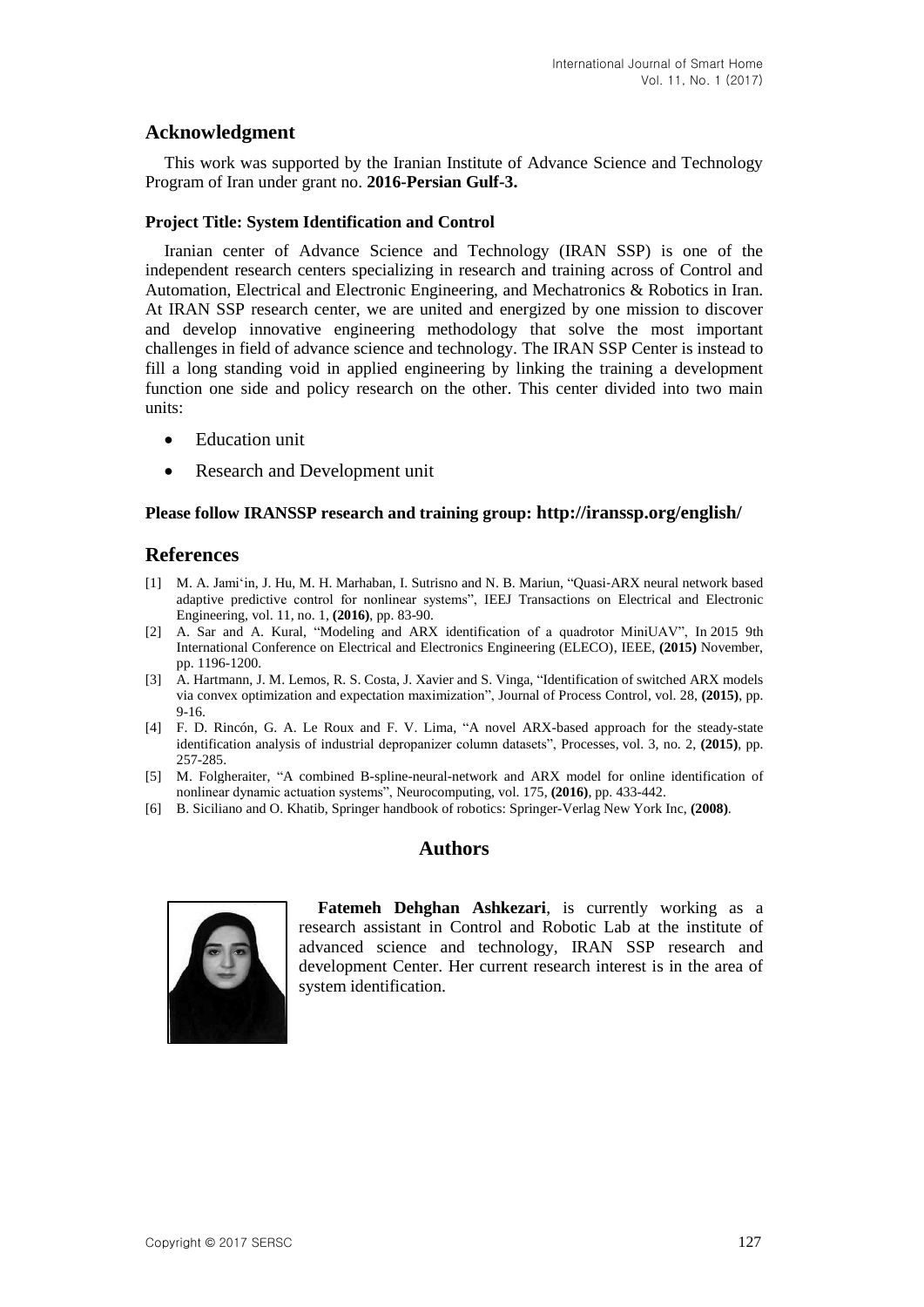

**Farzin Piltan**, is an outstanding scientist in the field of Electronics and Control engineering with expertise in the areas of nonlinear systems, robotics, and microelectronic control. Mr. Piltan is an advanced degree holder in his field. Currently, Mr. Piltan is the Head of Mechatronics, Intelligent System, and Robotics Laboratory at the Iranian Institute of Advanced Science and Technology (IRAN SSP). Mr. Piltan led several high impact projects involving more than 150 researchers from countries around the world including Iran, Finland, Italy, Germany, South Korea, Australia, and the United States. Mr. Piltan has authored or coauthored more than 140 papers in academic journals, conference papers and book chapters. His papers have been cited at least 3900 times by independent and dependent researchers from around the world including Iran, Algeria, Pakistan, India, China, Malaysia, Egypt, Columbia, Canada, United Kingdom, Turkey, Taiwan, Japan, South Korea, Italy, France, Thailand, Brazil and more. Moreover, Mr. Piltan has peer-reviewed at least 23 manuscripts for respected international journals in his field. Mr. Piltan will also serve as a technical committee member of the upcoming EECSI 2015 Conference in Indonesia. Mr. Piltan has served as an editorial board member or journal reviewer of several international journals in his field as follows: International Journal Of Control And Automation (IJCA), Australia, ISSN: 2005-4297, International Journal of Intelligent System and Applications (IJISA), Hong Kong, ISSN:2074-9058, IAES International Journal Of Robotics And Automation, Malaysia, ISSN:2089-4856, International Journal of Reconfigurable and Embedded Systems, Malaysia, ISSN:2089- 4864.

Mr. Piltan has acquired a formidable repertoire of knowledge and skills and established himself as one of the leading young scientists in his field. Specifically, he has accrued expertise in the design and implementation of intelligent controls in nonlinear systems. Mr. Piltan has employed his remarkable expertise in these areas to make outstanding contributions as detailed follows:Nonlinear control for industrial robot manipulator (2010- IRAN SSP), Intelligent Tuning The Rate Of Fuel Ratio In Internal Combustion Engine (2011-IRANSSP), Design High Precision and Fast Dynamic Controller For Multi-Degrees Of Freedom Actuator (2013-IRANSSP), Research on Full Digital Control for Nonlinear Systems (2011-IRANSSP), Micro-Electronic Based Intelligent Nonlinear Controller (2015-IRANSSP), Active Robot Controller for Dental Automation (2015-IRANSSP), Design a Micro-Electronic Based Nonlinear Controller for First Order Delay System (2015-IRANSSP).

The above original accomplishments clearly demonstrate that Mr. Piltan has performed original research and that he has gained a distinguished reputation as an outstanding scientist in the field of electronics and control engineering. Mr. Piltan has a tremendous and unique set of skills, knowledge and background for his current and future work. He possesses a rare combination of academic knowledge and practical skills that are highly valuable for his work. In 2011, he published 28 first author papers, which constitute about 30% of papers published by the Department of Electrical and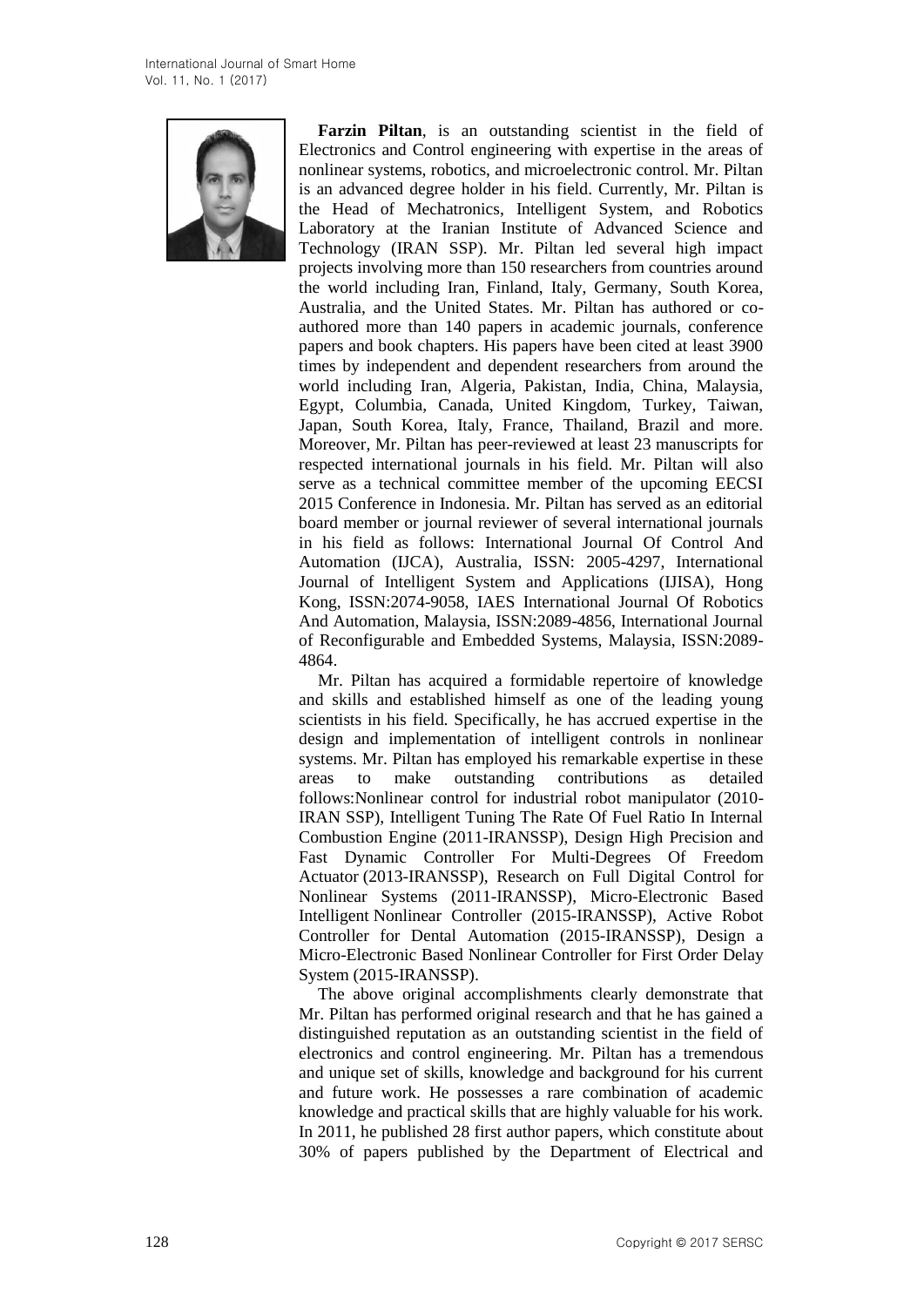Electronic Engineering at University Putra Malaysia. Additionally, his 28 papers represent about 6.25% and 4.13% of all control and system papers published in Malaysia and Iran, respectively, in 2011.



**Maryam Sarostad** is currently working as a research assistant in Control and Robotic Lab at the institute of advanced science and technology, IRAN SSP research and development Center. Her current research interest is in the area of system identification.



**Nasri Sulaiman**, is advisor and supervisor of several high impact projects involving more than 150 researchers from countries around the world including Iran, Malaysia, Finland, Italy, Germany, South Korea, Australia, and the United States. Dr. Nasri Sulaiman has authored or co-authored more than 80 papers in academic journals, conference papers and book chapters. His papers have been cited at least 3000 times by independent and dependent researchers from around the world including Iran, Algeria, Pakistan, India, China, Malaysia, Egypt, Columbia, Canada, United Kingdom, Turkey, Taiwan, Japan, South Korea, Italy, France, Thailand, Brazil and more. Dr. Nasri Sulaiman has employed his remarkable expertise in these areas to make outstanding contributions as detailed below:

- Design of a reconfigurable Fast Fourier Transform (FFT) Processor using multi-objective Genetic Algorithms (2008-UPM)
- Power consumption investigation in reconfigurable Fast Fourier Transform (FFT) processor (2010-UPM)
- Crest factor reduction And digital predistortion Implementation in Orthogonal frequency Division multiplexing (ofdm) systems (2011- UPM)
- **High Performance Hardware Implementation of a Multi-Objective** Genetic Algorithm, (RUGS), Grant amount RM42,000.00, September (2012-UPM)
- Nonlinear control for industrial robot manipulator (2010-IRAN SSP)
- Intelligent Tuning The Rate Of Fuel Ratio In Internal Combustion Engine (2011-IRANSSP)
- Design High Precision and Fast Dynamic Controller For Multi-Degrees Of Freedom Actuator (2013-IRANSSP)
- Research on Full Digital Control for Nonlinear Systems (2011- IRANSSP)
- Micro-Electronic Based Intelligent Nonlinear Controller (2015- IRANSSP)
- Active Robot Controller for Dental Automation (2015-IRANSSP)
- Design a Micro-Electronic Based Nonlinear Controller for First Order Delay System (2015-IRANSSP)